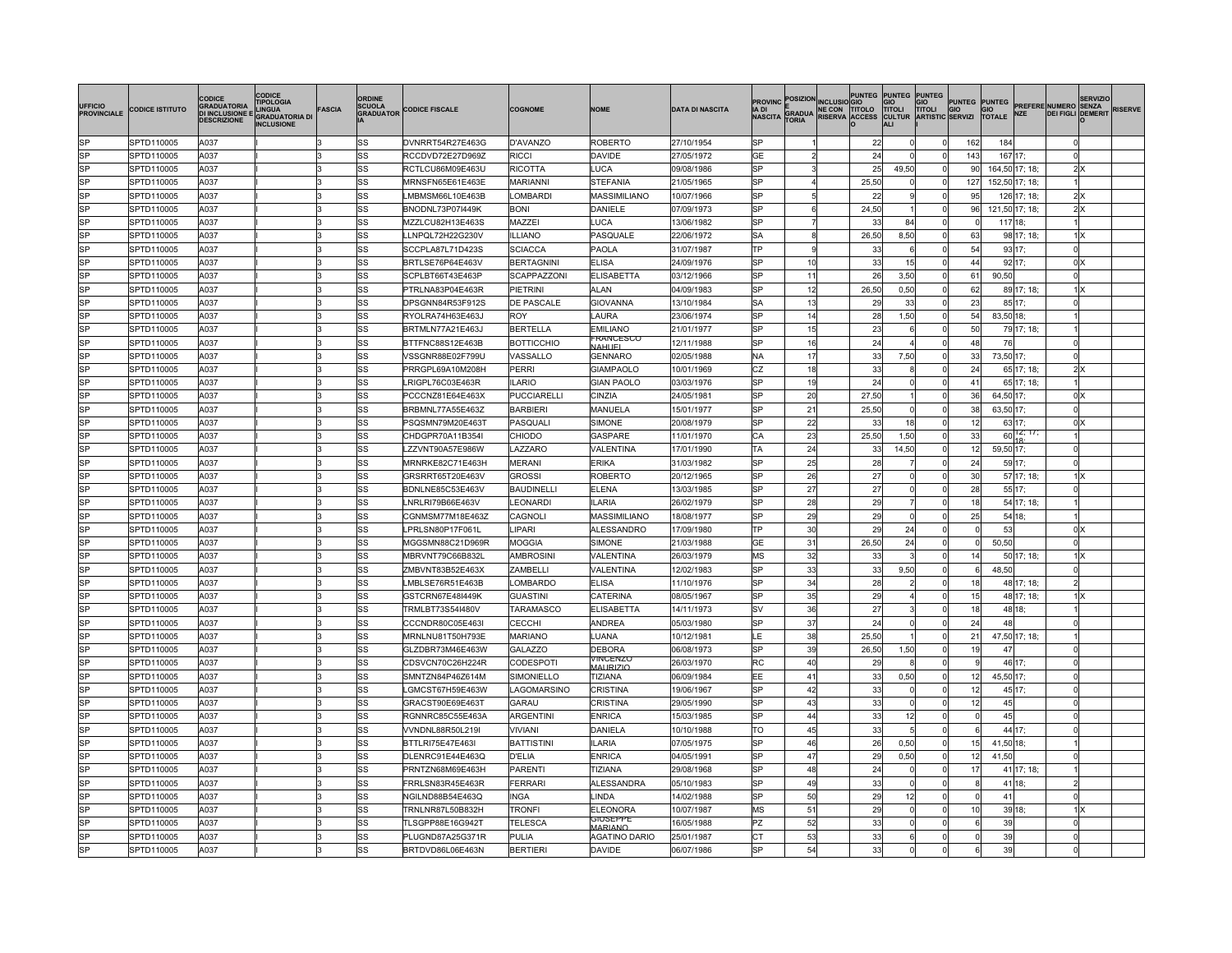| lsP                    | SPTD110005 | A037 |  | lss                    | SPDMLS82B56E463F | SPADONI               | <b>MARIA ELISA</b>  | 16/02/1982 | <b>SP</b><br>55  | 27    |          |                | 12          | 39         | $\Omega$       |  |
|------------------------|------------|------|--|------------------------|------------------|-----------------------|---------------------|------------|------------------|-------|----------|----------------|-------------|------------|----------------|--|
| lsP                    | SPTD110005 | A037 |  | lss                    | BLDLNZ71D41E463Z | <b>BALDI</b>          | <b>ORENZA</b>       | 01/04/1971 | <b>SP</b><br>56  | 33    | 5        | <sup>0</sup>   | 0           | 38 18;     | $\overline{2}$ |  |
| lsP                    | SPTD110005 | A037 |  | SS                     | CRTFBA79C26F839H | CORTESE               | FABIO               | 26/03/1979 | 57<br><b>NA</b>  | 26    |          | <sub>0</sub>   | 12          | 38         | $\Omega$       |  |
| <b>SP</b>              | SPTD110005 | A037 |  | lss                    | ZZRMYA79H60F158F | <b>AZZARA</b>         | MAYA                | 20/06/1979 | ME<br>58         | 28    |          | $\Omega$       | 6           | 37 17; 18; | 3              |  |
| <b>SP</b>              | SPTD110005 | A037 |  | SS                     | CNLSRN69L52I449L | CINALI                | <b>SABRINA</b>      | 12/07/1969 | 59<br>SP         | 25,50 | 0,50     | $\Omega$       | 11          | 37 17; 18; |                |  |
| <b>SP</b>              | SPTD110005 | A037 |  | lss                    | BZZLNR86E42E463J | <b>BUZZOLINO</b>      | ELEONORA            | 02/05/1986 | <b>SP</b><br>60  | 33    |          | $\Omega$       | $\Omega$    | 37         | ΩI             |  |
| <b>SP</b>              | SPTD110005 | A037 |  | SS                     | PLLMBR88R46E463X | PELLINI               | AMBRA               | 06/10/1988 | <b>SP</b><br>61  | 29    |          | 0              |             | 36 18;     |                |  |
| <b>SP</b>              | SPTD110005 | A037 |  | SS                     | CTLNNA90E51A028O | CATALANO              | ANNA                | 11/05/1990 | 62<br>IСT        | 33    |          | $\Omega$       |             | 36         | $\Omega$       |  |
| <b>SP</b>              | SPTD110005 | A037 |  | lss                    | LZZGCM79M21E463R | LAZZAROTTI            | <b>GIACOMO</b>      | 21/08/1979 | 63<br><b>SP</b>  | 18    |          | 0              | 18          | 36         | nl             |  |
| lsP                    | SPTD110005 | A037 |  | <sub>SS</sub>          | DLVBRC82E57C621G | <b>DEL VIGO</b>       | <b>BEATRICE</b>     | 17/05/1982 | GE<br>64         | 29    |          | οl             |             | 35 17; 18; | 2x             |  |
| <b>SP</b>              | SPTD110005 | A037 |  | lss                    | DNOLRA80R47E463U | <b>ODINO</b>          | LAURA               | 07/10/1980 | 65<br><b>SP</b>  | 27,50 | 1,50     | 0              | 6           | 35 17;     | 0 <sup>x</sup> |  |
| <b>SP</b>              | SPTD110005 | A037 |  | lss                    | PDLMSM84L27E463O | PADELETTI             | <b>MASSIMO</b>      | 27/07/1984 | lsp<br>66        | 28    |          | <sub>0</sub>   | $\Omega$    | 35 18;     | 31             |  |
| lsP                    | SPTD110005 | A037 |  | lss                    | FRNCSL72D58G702X | <b>FARINA</b>         | CONSUELO            | 18/04/1972 | l٢ı<br>67        | 28    |          | $\Omega$       |             | 35         | Ωl             |  |
| SP                     | SPTD110005 | A037 |  | SS                     | MZZLSN88S61F839N | MOZZILLO              | ALESSANDRA          | 21/11/1988 | 68<br><b>NA</b>  | 26,50 |          | <sub>0</sub>   |             | 34,50      | 0 <sup>x</sup> |  |
| <b>SP</b>              | SPTD110005 | A037 |  | SS                     | NCRMNL69L43E463  | <b>INCERTI VECCHI</b> | MARINELLA           | 03/07/1969 | lsp<br>69        | 28    |          | n              |             | 34         | $0 \times$     |  |
| $\overline{\text{SP}}$ | SPTD110005 | A037 |  | lss                    | FRGSTL71E48D086J | FRAGALE               | SVETLANA            | 08/05/1971 | <b>CS</b><br>70  | 20    |          | 0              | 14          | 34         | 0l             |  |
| lsP                    | SPTD110005 | A037 |  | lss                    | RCTLSI95C45E463Z | RICOTTA               | LISA                | 05/03/1995 | 71<br><b>SP</b>  | 29    | 4,50     | $\Omega$       | $\Omega$    | 33,50      | $\Omega$       |  |
| <b>SP</b>              | SPTD110005 | A037 |  | lss                    | MRTDVD92D25G999L | <b>MORETTI</b>        | DAVIDE              | 25/04/1992 | 72<br>PO         | 28,50 |          | <sub>0</sub>   | $\mathbf 0$ | 33,50      | $\overline{0}$ |  |
| lsP                    | SPTD110005 | A037 |  | SS                     | SCRMNG67B53I462S | <b>ASCARI</b>         | <b>MARIA ANGELA</b> | 13/02/1967 | 73<br>MO         |       |          | Ωl             | $\mathbf 0$ | 33 18;     | 3              |  |
| lsP                    |            | A037 |  | lss                    |                  | MAGGIANI              | <b>MICHELA</b>      |            | <b>MS</b><br>74  | 25    | $\Omega$ | $\Omega$       | $\Omega$    | 33         | Ωl             |  |
| <b>SP</b>              | SPTD110005 |      |  |                        | MGGMHL94A50B832J |                       |                     | 10/01/1994 |                  | 33    |          | $\Omega$       |             |            | $\Omega$       |  |
|                        | SPTD110005 | A037 |  | SS                     | RNOLRA91P60D862M | ORINI                 | <b>AURA</b>         | 20/09/1991 | 75<br>LE         | 33    |          |                |             | 33         |                |  |
| lSP<br>SP              | SPTD110005 | A037 |  | SS                     | RBLRMN88M66E463X | <b>RIBOLINI</b>       | RAMONA              | 26/08/1988 | lsp<br>76        | 33    | $\Omega$ | nl             |             | 33         | $\Omega$       |  |
|                        | SPTD110005 | A037 |  | SS                     | CRDNDR85S22I449V | CARDELLI              | ANDREA              | 22/11/1985 | SP<br>77         | 33    |          | $\Omega$       | $\Omega$    | 33         | $\Omega$       |  |
| lsP                    | SPTD110005 | A037 |  | lss                    | FRRFRC75A21I449Q | FERRARI               | FEDERICO            | 21/01/1975 | 78<br>lsp        | 33    |          | $\Omega$       |             | 33         | $\cap$         |  |
| $\overline{\text{SP}}$ | SPTD110005 | A037 |  | $\overline{\text{ss}}$ | TRVVLR84D42I754F | <b>TROVATO</b>        | VALERIA             | 02/04/1984 | 79<br><b>SR</b>  | 28    | 2,50     | <sub>0</sub>   |             | 30,50 18;  |                |  |
| lsP                    | SPTD110005 | A037 |  | SS                     | SPRLRA86A50A048G | SPORTELLI             | <b>AURA</b>         | 10/01/1986 | 80<br>İВA        | 27,50 |          | <sub>0</sub>   |             | 30.50      |                |  |
| <b>SP</b>              | SPTD110005 | A037 |  | lss                    | ZLSNMO75M43E463M | <b>ZOLESI</b>         | <b>NOEMI</b>        | 03/08/1975 | <b>SP</b><br>81  | 24,50 | $\Omega$ | $\circ$        | 6           | 30,50      | Ωl             |  |
| lsP                    | SPTD110005 | A037 |  | lss                    | RBLLSN80E16E463P | <b>RIBOLINI</b>       | ALESSANDRO          | 16/05/1980 | <b>SP</b><br>82  | 27    |          | $\Omega$       | $\Omega$    | 30 17;     | $\Omega$       |  |
| <b>SP</b>              | SPTD110005 | A037 |  | SS                     | BVRLRD92A21B832B | <b>BAVIERA</b>        | <b>EONARDO</b>      | 21/01/1992 | <b>MS</b><br>83  | 26    | $\Omega$ | nl             |             | 30         | $\Omega$       |  |
| <b>SP</b>              | SPTD110005 | A037 |  | SS                     | GRBMHL87D19I449N | <b>GARIBOTTI</b>      | <b>MICHELE</b>      | 19/04/1987 | <b>SP</b><br>84  | 29    |          | $\overline{0}$ |             | 30         | $\Omega$       |  |
| lsP                    | SPTD110005 | A037 |  | lss                    | SSSPLC78L10F912W | <b>SESSA</b>          | PIER LUCA           | 10/07/1978 | <b>SA</b><br>85  | 28,50 | 1,50     | $\Omega$       | $\Omega$    | 30         | $\Omega$       |  |
| $_{SP}$                | SPTD110005 | A037 |  | lss                    | RCCDRA88P52I449E | RICCI                 | DARIA               | 12/09/1988 | <b>SP</b><br>86  | 26,50 |          | $\Omega$       | $\Omega$    | 29,50      | $\Omega$       |  |
| lsP                    | SPTD110005 | A037 |  | SS                     | PLLNDR55P26E463P | PALLANO               | ANDREA              | 26/09/1955 | 87<br>lsp        | 22    |          | <sub>0</sub>   |             | 29 17;     | $\Omega$       |  |
| <b>SP</b>              | SPTD110005 | A037 |  | lss                    | NBRFRC82D56E463O | <b>NOBERINI</b>       | <b>FEDERICA</b>     | 16/04/1982 | 88<br><b>SP</b>  | 29    | $\Omega$ | $\Omega$       | $\mathbf 0$ | 29 18;     | $\overline{2}$ |  |
| lsP                    | SPTD110005 | A037 |  | SS                     | BFLNCL95A01F924Y | <b>BIFULCO</b>        | NICOLO'             | 01/01/1995 | 89<br><b>NA</b>  | 29    |          | Ωl             | $\Omega$    | 29         | $\Omega$       |  |
| <b>SP</b>              | SPTD110005 | A037 |  | lss                    | PLNFNC91C70M089I | PALANDRI              | FRANCESCA           | 30/03/1991 | 90<br>TV         | 29    | $\Omega$ | $\Omega$       | $\Omega$    | 29         | Ωl             |  |
| SP                     | SPTD110005 | A037 |  | SS                     | GRDBRC90C46I449H | <b>GIARDINO</b>       | <b>BEATRICE</b>     | 06/03/1990 | lsp<br>91        | 29    | $\Omega$ | $\Omega$       | $\Omega$    | 29         | $\Omega$       |  |
| lsP                    | SPTD110005 | A037 |  | SS                     | BRBVNC89C50E463V | <b>BARBIERI</b>       | VERONICA            | 10/03/1989 | <b>SP</b><br>92  | 29    |          | $\Omega$       | $\Omega$    | 29         | $\cap$         |  |
| $_{SP}$                | SPTD110005 | A037 |  | lss                    | MDANCL88P61E463J | <b>AMODIO</b>         | NICOLE              | 21/09/1988 | <b>SP</b><br>93  | 29    |          | $\overline{0}$ | $\Omega$    | 29         | $\Omega$       |  |
| lsP                    | SPTD110005 | A037 |  | lss                    | SMLLSE88H62D810E | SIMIELE               | <b>ELISA</b>        | 22/06/1988 | <b>FR</b><br>94  | 26    |          | $\Omega$       |             | 29         | $\Omega$       |  |
| SP                     | SPTD110005 | A037 |  | lss                    | CZZDRA88E49I449L | COZZANI               | DARIA               | 09/05/1988 | 95<br><b>SP</b>  | 29    | $\Omega$ | $\Omega$       | $\Omega$    | 29         | $\Omega$       |  |
| lsP                    | SPTD110005 | A037 |  | <sub>SS</sub>          | NGRCLD86S42F899N | ANGARELLA             | CLAUDIA             | 02/11/1986 | CL<br>96         | 29    |          | ٥l             | 0           | 29         | $\Omega$       |  |
| <b>SP</b>              | SPTD110005 | A037 |  | lss                    | QRTLSN86R07I449J | QUARETTI              | ALESSANDRO          | 07/10/1986 | 97<br>lse        | 29    | $\Omega$ | $\Omega$       | $\Omega$    | 29         | $\Omega$       |  |
| SP                     | SPTD110005 | A037 |  | SS                     | LNZSFN72H25E463F | <b>ANZARA</b>         | <b>STEFANO</b>      | 25/06/1972 | lsp<br>98        | 29    | $\Omega$ | $\Omega$       |             | 29         | $\Omega$       |  |
| lsP                    | SPTD110005 | A037 |  | lss                    | PRCMTT86M30E463N | PERUCCA               | MATTIA              | 30/08/1986 | lsp<br>99        | 28,50 | $\Omega$ | <sub>0</sub>   | 0           | 28,50 18;  |                |  |
| <b>SP</b>              | SPTD110005 | A037 |  | lss                    | MROGLI89R70E463E | <b>MORI</b>           | <b>GIULIA</b>       | 30/10/1989 | <b>SP</b><br>100 | 28,50 | $\Omega$ | $\Omega$       | $\Omega$    | 28,50      | $\Omega$       |  |
| lsP                    | SPTD110005 | A037 |  | SS                     | PRNDLL89L48C352C | PARIANO               | DALILA              | 08/07/1989 | CZ<br>101        | 28    | 0,50     | ol             |             | 28,50      | $\Omega$       |  |
| $\overline{\text{SP}}$ | SPTD110005 | A037 |  | lss                    | SRTLSS85R51E463R | <b>SARTI CIPRIANI</b> | ALESSIA             | 11/10/1985 | <b>SP</b><br>102 | 27,50 |          | 0              |             | 28,50      | $\Omega$       |  |
| lsP                    | SPTD110005 | A037 |  | SS                     | CRNDVD85P14E463R | CORNETTO              | DAVIDE              | 14/09/1985 | <b>SP</b><br>103 | 28,50 |          | Ωl             |             | 28.50      | $\Omega$       |  |
| SP                     | SPTD110005 | A037 |  | lss                    | CSTFLV81S46F061A | CASTIGLIONE           | <b>FLAVIA</b>       | 06/11/1981 | TР<br>104        | 27,50 |          | <sub>0</sub>   | $\Omega$    | 28,50      | 0l             |  |
| <b>SP</b>              | SPTD110005 | A037 |  | SS                     | GDNMRC71A18E463V | <b>GODANI</b>         | <b>MARCO</b>        | 18/01/1971 | <b>SP</b><br>105 | 24,50 | $\Omega$ | $\Omega$       |             | 28,50      | $\Omega$       |  |
| lsP                    | SPTD110005 | A037 |  | lss                    | LGRLNZ83H18I449T | <b>LIGUORI</b>        | _ORENZO             | 18/06/1983 | <b>SP</b><br>106 | 28    |          | nl             |             | 28 18;     |                |  |
| lsP                    | SPTD110005 | A037 |  | lss                    | NNNPLA90H56B300J | NANNI                 | PAOLA               | 16/06/1990 | 107<br>VA        | 27    |          | $\overline{0}$ |             | 28         | $\Omega$       |  |
| lsP                    | SPTD110005 | A037 |  | SS                     | PTNGPP85L01C351E | PATANÈ                | <b>GIUSEPPE</b>     | 01/07/1985 | 108<br>СT        | 28    |          | $\Omega$       |             | 28         | $\Omega$       |  |
| <b>SP</b>              | SPTD110005 | A037 |  | lss                    | RMORRT83E27L219H | <b>ROMEO</b>          | <b>ROBERTO</b>      | 27/05/1983 | TO<br>109        | 26    |          | $\Omega$       | $\Omega$    | 28         | 0l             |  |
| lsP                    | SPTD110005 | A037 |  | SS                     | TRNSLL83D64E463Y | <b>TORNIAI</b>        | <b>ISABELLA</b>     | 24/04/1983 | <b>SP</b><br>110 | 28    |          |                |             | 28         | $\Omega$       |  |
| lsP                    | SPTD110005 | A037 |  | SS                     | CSCGNN72P24H501Q | COSCIA                | <b>GIOVANNI</b>     | 24/09/1972 | <b>RM</b><br>111 | 26    | 1,50     | Ωl             |             | 27,50 18;  | 2x             |  |
| <b>SP</b>              | SPTD110005 | A037 |  | SS                     | MSTMSM67A09E463A | <b>MUSETTI</b>        | <b>MASSIMO</b>      | 09/01/1967 | <b>SP</b><br>112 | 26.50 |          |                |             | 27.50      | $\Omega$       |  |
|                        |            |      |  |                        |                  |                       |                     |            |                  |       |          |                |             |            |                |  |